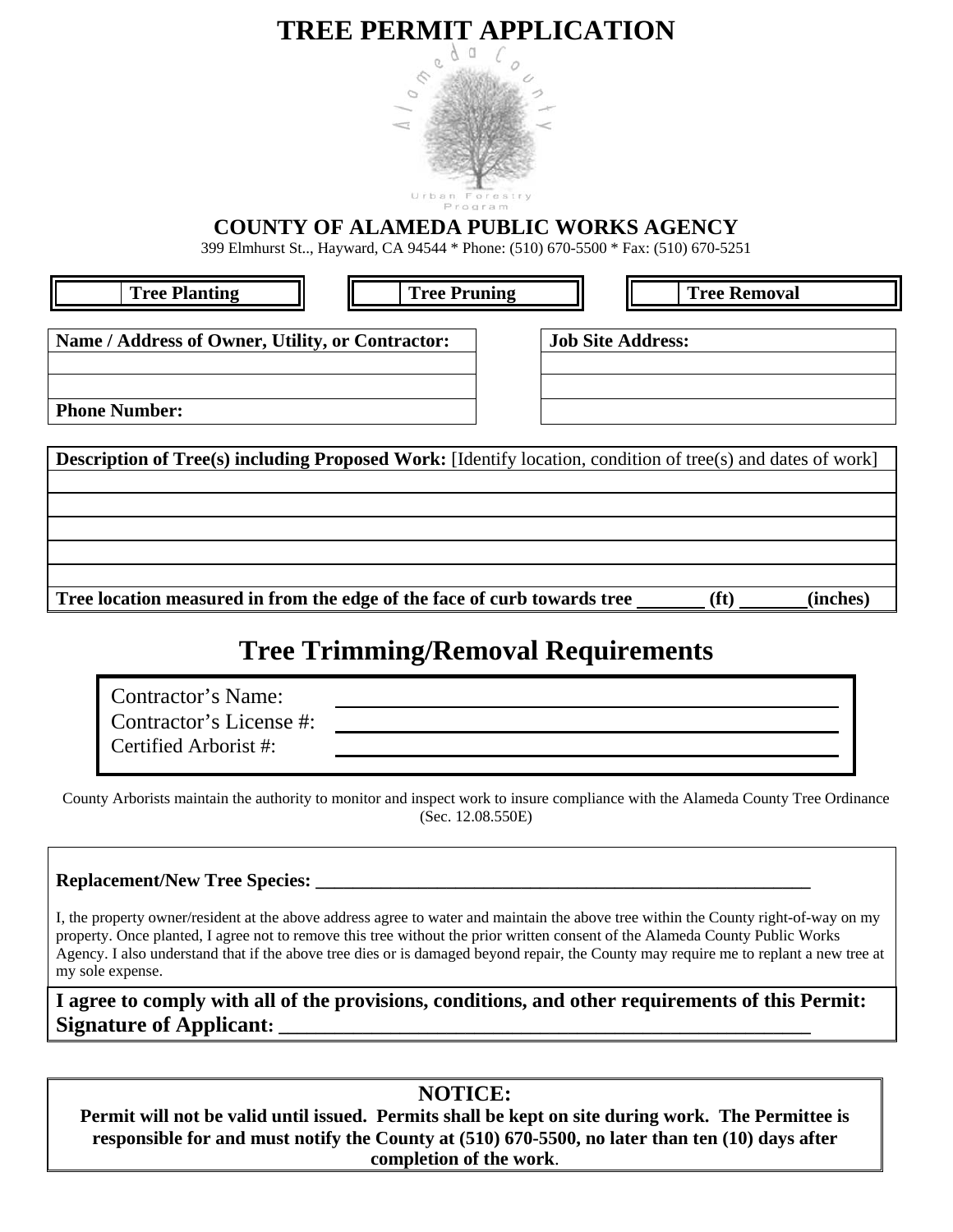**For County Use Only** 

| Applicable Fees paid: \$35.00<br>(Fees are non-refundable)<br>Date Paid:                                                                                                | PUBLIC<br>WORKS                                                                                                                                                                                 |         | <b>Permit Number:</b><br><b>Permit Issuance Date:</b><br><b>Permit Expiration Date:</b> |
|-------------------------------------------------------------------------------------------------------------------------------------------------------------------------|-------------------------------------------------------------------------------------------------------------------------------------------------------------------------------------------------|---------|-----------------------------------------------------------------------------------------|
| Status: $\Box$ APPROVED                                                                                                                                                 | <b>DENIED</b>                                                                                                                                                                                   |         | $\Box$ NO PERMIT REQUIRED                                                               |
| <b>Permit Conditions</b> __________                                                                                                                                     |                                                                                                                                                                                                 |         |                                                                                         |
| Ordinance, in order to authorize access to a public roadway for the purpose of planting, pruning or removing a tree, the trunk of which<br><b>Application reviewed:</b> | This Permit is issued in accordance with Chapter 12.11 of the Alameda County General Ordinance Code and the County Tree<br>lies wholly or partially within the right-of-way of the said roadway |         |                                                                                         |
|                                                                                                                                                                         | <b>County Arborist</b>                                                                                                                                                                          |         | <b>Date</b>                                                                             |
| <b>Tree Information</b>                                                                                                                                                 |                                                                                                                                                                                                 |         | DATE FIELDED:                                                                           |
| <b>Number of trees:</b><br><b>Location of tree:</b>                                                                                                                     | <b>Species:</b>                                                                                                                                                                                 | Height: | DBH:                                                                                    |
| Overhead High Voltage Lines: $\square$ Yes $\square$ No<br><b>Overall health:</b><br>Any obvious defects/diseases:                                                      |                                                                                                                                                                                                 |         |                                                                                         |
|                                                                                                                                                                         |                                                                                                                                                                                                 |         |                                                                                         |
|                                                                                                                                                                         |                                                                                                                                                                                                 |         |                                                                                         |
|                                                                                                                                                                         |                                                                                                                                                                                                 |         |                                                                                         |
| <b>Comments:</b><br><b>SIDEWALK DAMAGE</b>                                                                                                                              | <b>Post-Work Inspection</b>                                                                                                                                                                     |         | Pictures Taken: $\Box$ Yes $\Box$ No                                                    |

| <b>Permit Closed:</b> |                                           |
|-----------------------|-------------------------------------------|
| Date                  | <b>Alameda County Public Works Agency</b> |

**Date Alameda County Public Works Agency**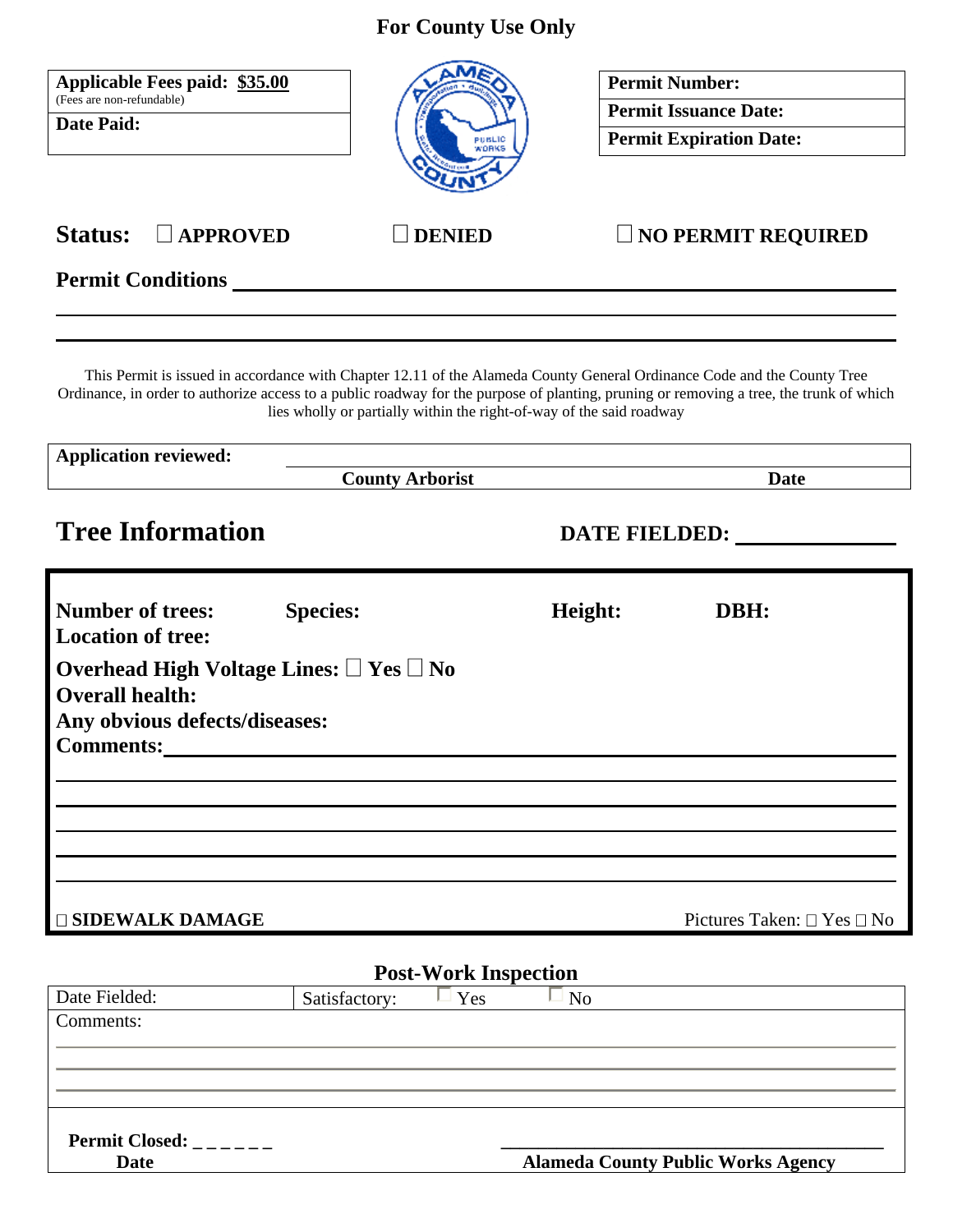

# **SITE-SPECIFIC TREE PERMIT APPLICATION INSTRUCTIONS**

The purpose of the Alameda County Tree Ordinance is to: promote the health, safety and general welfare of the public; enhance the beauty of the environment; to establish standards and regulations for planting, maintaining, removing, protecting and to preserve all public trees and landscaping within the County right-of-way.

### **FILLING OUT THE APPLICATION**

#### **TREE PLANTING**

Any tree to be planted within the County right-of-way must be approved by the County as to the species or variety, size, and location and must be maintained by the property owner. Consult the Alameda County Recommended Tree List for approved types of trees. Tree planting permits are not subject to an application fee and applications can be submitted to 951 Turner Court in Hayward, 94545 rather than the Permit Center at 399 Elmhurst Street.

#### **TREE PRUNING**

A permit is required for all tree trimming within the County right-of-way with the exception of minor pruning of branches 1" in diameter or less. All tree trimming is to be done in accordance with the *International Society of Arboriculture Tree Pruning Guidelines* (ISA, 1995*)* and the *Standard Practices for Tree Care Operations: Tree, Shrub, and other Woody Plant Maintenance* (ANSI A300- 1995) and must be performed by a licensed contractor (Sec. 12.11.130A). Tree topping or "heading back" a street tree is not permitted under the Alameda County Tree Ordinance. Copies of these standards are available at County offices or online.

#### **TREE REMOVAL**

Removal of trees within the County road right-of-way is restricted. Permits for removal will only be issued for certain purposes based on the criteria that a tree is:

- dead, dying or terminally diseased
- presents a hazard to life or property which cannot reasonably be reduced to an acceptable level without removal
- part of an approved development of the adjacent property

When trees are removed, the stumps must be removed and a new tree must be planted (see Tree Planting, above). List all criteria that may warrant for the removal of a tree in the tree description section and include any documentation with the application.

Also, if the subject property where the proposed work is to occur is part of or governed by a homeowners association, the applicant must deliver a written notice by mail or personal delivery to the association of any tree to be removed. The notice shall identify the tree or trees, which are proposed to be removed. Such an applicant shall certify in the application to the Public Works Agency that he or she has provided the required notice to the association. (Sec. 12.11.150.C)